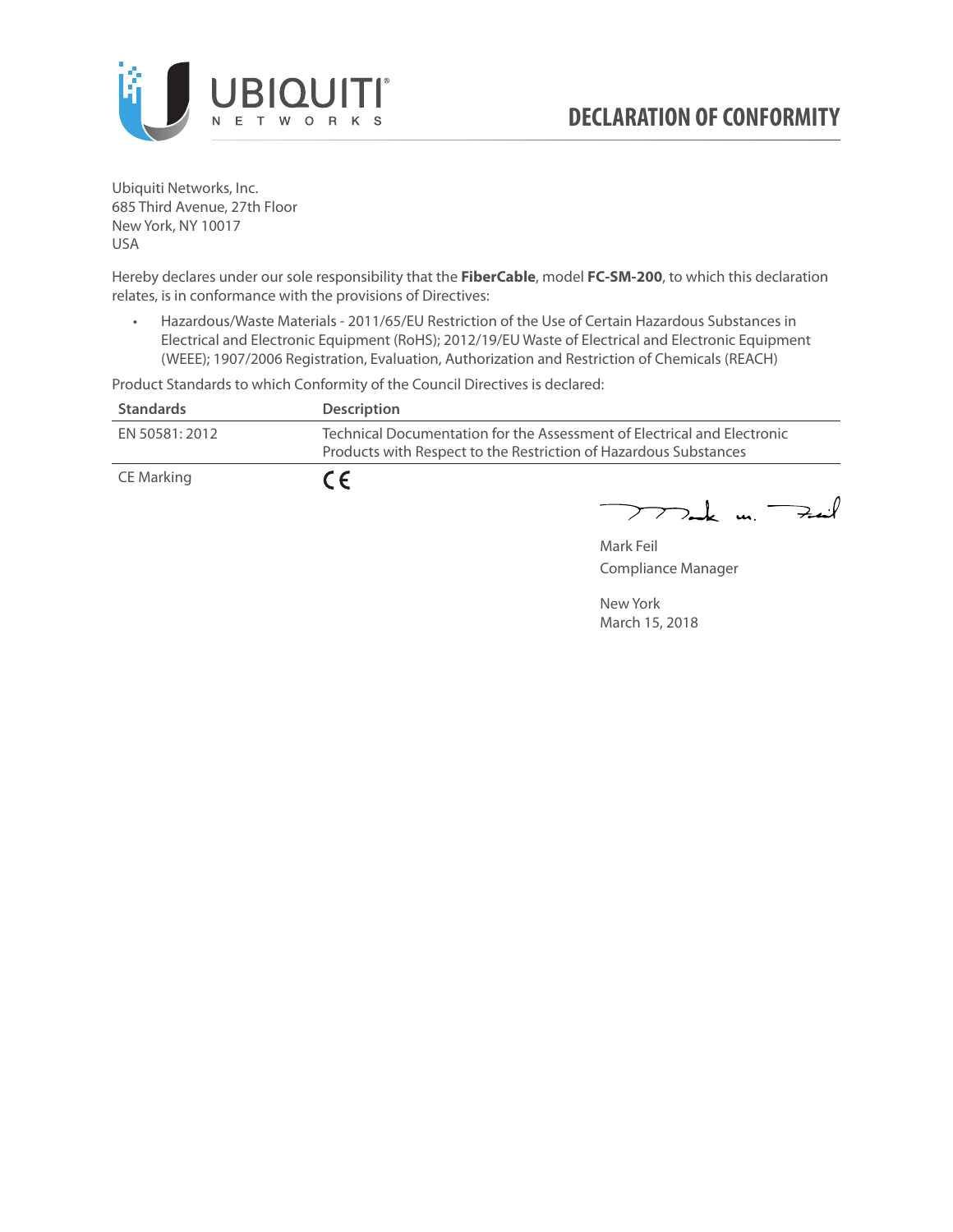

## **български** [Bulgarian]

С настоящото UBIQUITI NETWORKS декларира, че този тип радиосъоръжение FC-SM-200 е в съответствие с Директива 2011/65/ЕС.

## **Hrvatski** [Croatian]

UBIQUITI NETWORKS ovime izjavljuje da je radijska oprema tipa FC-SM-200 u skladu s Direktivom 2011/65/ЕU.

# **Čeština** [Czech]

Tímto UBIQUITI NETWORKS prohlašuje, že typ rádiového zařízení FC-SM-200 je v souladu se směrnicí 2011/65/ЕU.

## **Dansk** [Danish]

Hermed erklærer UBIQUITI NETWORKS, at radioudstyrstypen FC-SM-200 er i overensstemmelse med direktiv 2011/65/ЕU.

# **Nederlands** [Dutch]

Hierbij verklaar ik, UBIQUITI NETWORKS, dat het type radioapparatuur FC-SM-200 conform is met Richtlijn 2011/65/ЕU.

# **English**

Hereby, UBIQUITI NETWORKS declares that the radio equipment type FC-SM-200 is in compliance with Directive 2011/65/ЕU.

## **Eesti keel** [Estonian]

Käesolevaga deklareerib UBIQUITI NETWORKS, et käesolev raadioseadme tüüp FC-SM-200 vastab direktiivi 2011/65/EL nõuetele.

## **Suomi** [Finnish]

UBIQUITI NETWORKS vakuuttaa, että radiolaitetyyppi FC-SM-200 on direktiivin 2011/65/EU mukainen.

## **Français** [French]

Le soussigné, UBIQUITI NETWORKS, déclare que l'équipement radioélectrique du type FC-SM-200 est conforme à la directive 2011/65/UE.

## **Deutsch** [German]

Hiermit erklärt UBIQUITI NETWORKS, dass der Funkanlagentyp FC-SM-200 der Richtlinie 2011/65/EU entspricht.

## **Ελληνικά** [Greek]

Με την παρούσα ο/η UBIQUITI NETWORKS, δηλώνει ότι ο ραδιοεξοπλισμός FC-SM-200 πληροί την οδηγία 2011/65/EE.

## **Magyar** [Hungarian]

UBIQUITI NETWORKS igazolja, hogy a FC-SM-200 típusú rádióberendezés megfelel a 2011/65/EU irányelvnek.

## **Íslenska** [Icelandic]

Hér með lýsir UBIQUITI NETWORKS yfir því að FC-SM-200 er í samræmi við tilskipun 2011/65/ESB.

## **Italiano** [Italian]

Il fabbricante, UBIQUITI NETWORKS, dichiara che il tipo di apparecchiatura radio FC-SM-200 è conforme alla direttiva 2011/65/UE.